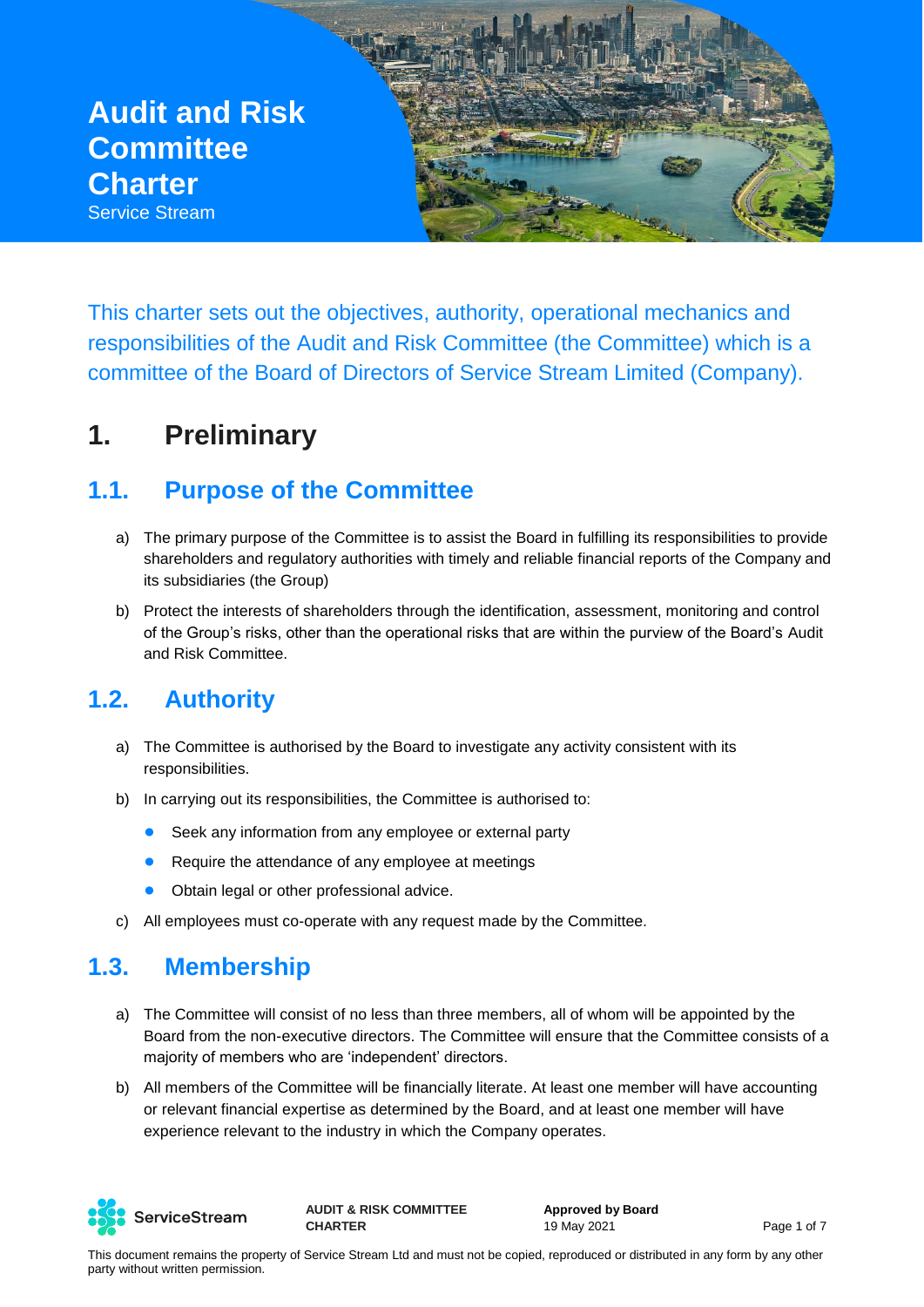Service Stream

- c) The Chairman of the Committee will be determined by the Board from time to time. The Chairman of the Board may not be appointed Chairman of the Committee.
- d) The Secretary of the Committee will be the Company Secretary.

#### **1.4. Meetings**

- a) The Committee will meet a minimum of four times each year and more frequently (as determined by the Chairman or the Board) if required to undertake its responsibilities. Special meetings may be convened as required. The Committee will endeavour to hold as many meetings as practical at Service Stream business unit locations.
- b) The Chairman is required to convene a meeting of the Committee if requested to do so by any member of the Committee, the Board, the Managing Director or the External Auditor.
- c) A quorum of the Committee will be two members, one of who must be either the Chairman or a member who has been formally delegated the role of Chairman for that meeting.
- d) All directors who are not members of the Committee will have the right to attend meetings of the Committee.
- e) The Managing Director and Chief Financial Officer will be invited to attend all meetings, though not necessarily for all agenda items. Other relevant employees will attend meetings as requested by the Committee. The External Auditor and Internal Auditor (if there is one) will be invited to attend meetings as appropriate, though not necessarily for all agenda items.

## **1.5. Reporting**

- a) The Committee will keep minutes of its meetings. The Secretary will circulate the draft minutes to all members of the Committee for comment before the Chairman signs them. The minutes will be included in the Board papers of the Board meeting following the Committee meeting.
- b) The Committee will regularly update the Board about its activities and make appropriate recommendations to it. The Committee will ensure the Board is aware of matters which may materially impact the financial condition or affairs of the Company including material breaches of the code of conduct. A matter will be considered material if it requires disclosure under the ASX Listing Rules, including Listing Rule 3.1.

# **2. Responsibilities**

## **2.1. Internal Control and Compliance**

The Committee will:

a) Review the delegated authorities of the Company.



**AUDIT & RISK COMMITTEE CHARTER**

**Approved by Board** 19 May 2021 **Page 2 of 7**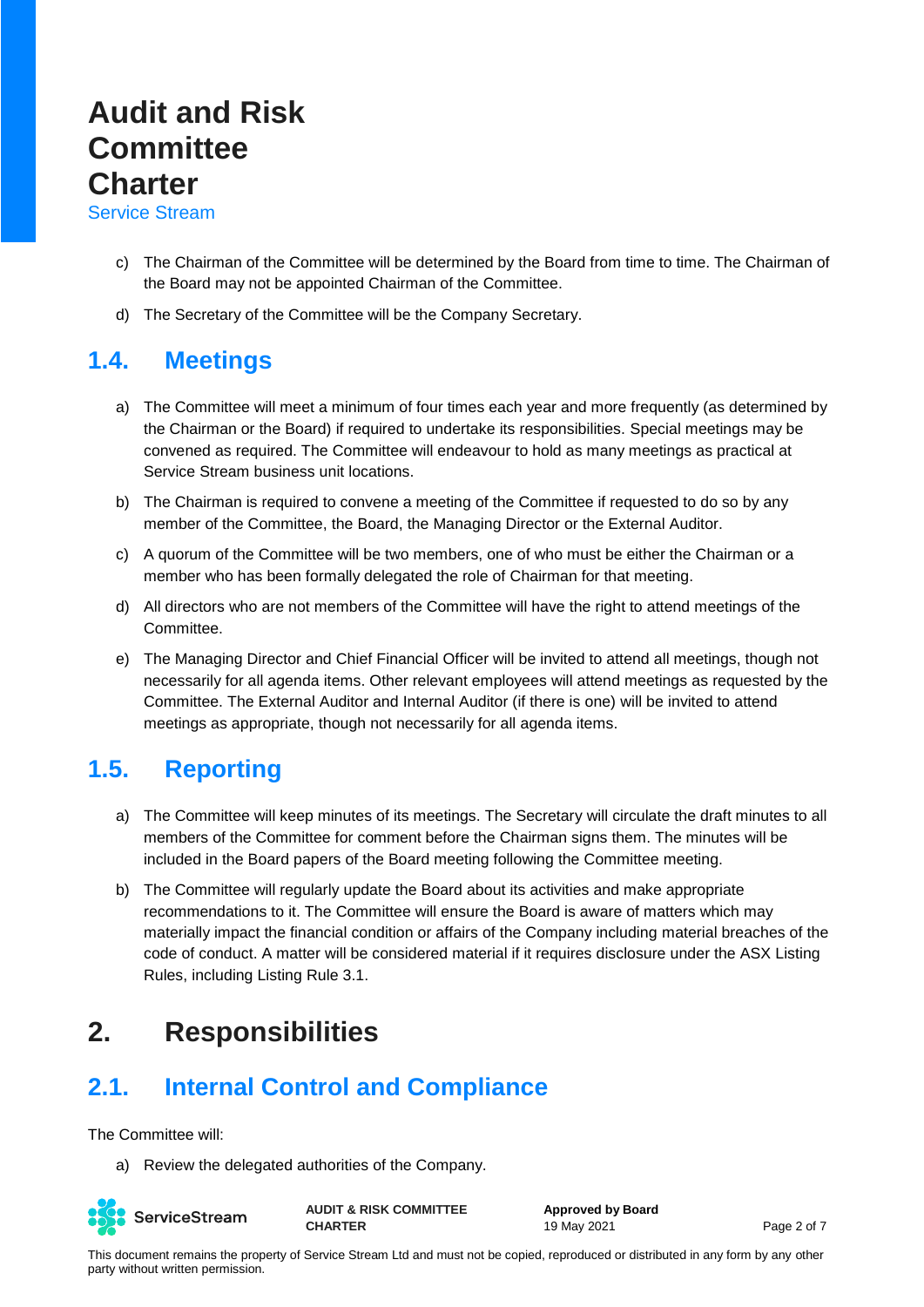Service Stream

- b) Review the adequacy of the finance and risk functions of the Company.
- c) Review the adequacy of internal controls and assess the Company's potential for exposure to fraud.
- d) Review the significant compliance obligations of the Company and the effectiveness of the systems in place to ensure compliance with those obligations.
- e) Receive copies of significant correspondence from regulators (ASIC, ASX) and consider a response.
- f) In addition to other policy responsibilities documented in the Charter, the Committee is responsible for the maintenance of the policies documented in Appendix 1.

#### **2.2. Risk Management**

The Committee will:

#### **Identify, review and make recommendations on Risk Management**

- a) Assist the Board in determining the risk tolerance that is acceptable to the Company and its stakeholders.
- b) Assess the risk profile of the Company relative to the Company's risk tolerance and review whether the Company is operating with due regard to the risk appetite set by the Board, and report the results to the Board along with remedial recommendations.
- c) Review the Company's material risks and assess the degree to which they are being managed effectively through periodic agenda items for each identified high risk area.
- d) Assess the effectiveness of the Company's Privacy Policy in managing the risks relating to the Company's obligations under the Privacy Act and the Australian Privacy Principles, including the alignment of the response plan for data breaches with the Mandatory Data Breach Notification Law.
- e) Review the Company's exposure to emerging cyber risk, and assess the degree to which it is being managed effectively, including the adequacy of cyber risk insurance cover, and the response plan for cyber risk incidents.
- f) Review the status of all actual and threatened litigation, material disputes and insurance claims involving the Company.
- g) Review and assess the standard of corporate conduct in respect of potential conflicts of interest.
- h) Review and assess the propriety of any related party transaction.

#### **Review and make recommendations on Key Risk Policies**

i) Review and recommend to the Board the Risk Management Policy Statement, the Finance and Treasury Risk Management Policy, the Tax Risk Management Policy and any other significant risk management policies the Committee considers necessary.



**AUDIT & RISK COMMITTEE CHARTER**

**Approved by Board** 19 May 2021 **Page 3 of 7**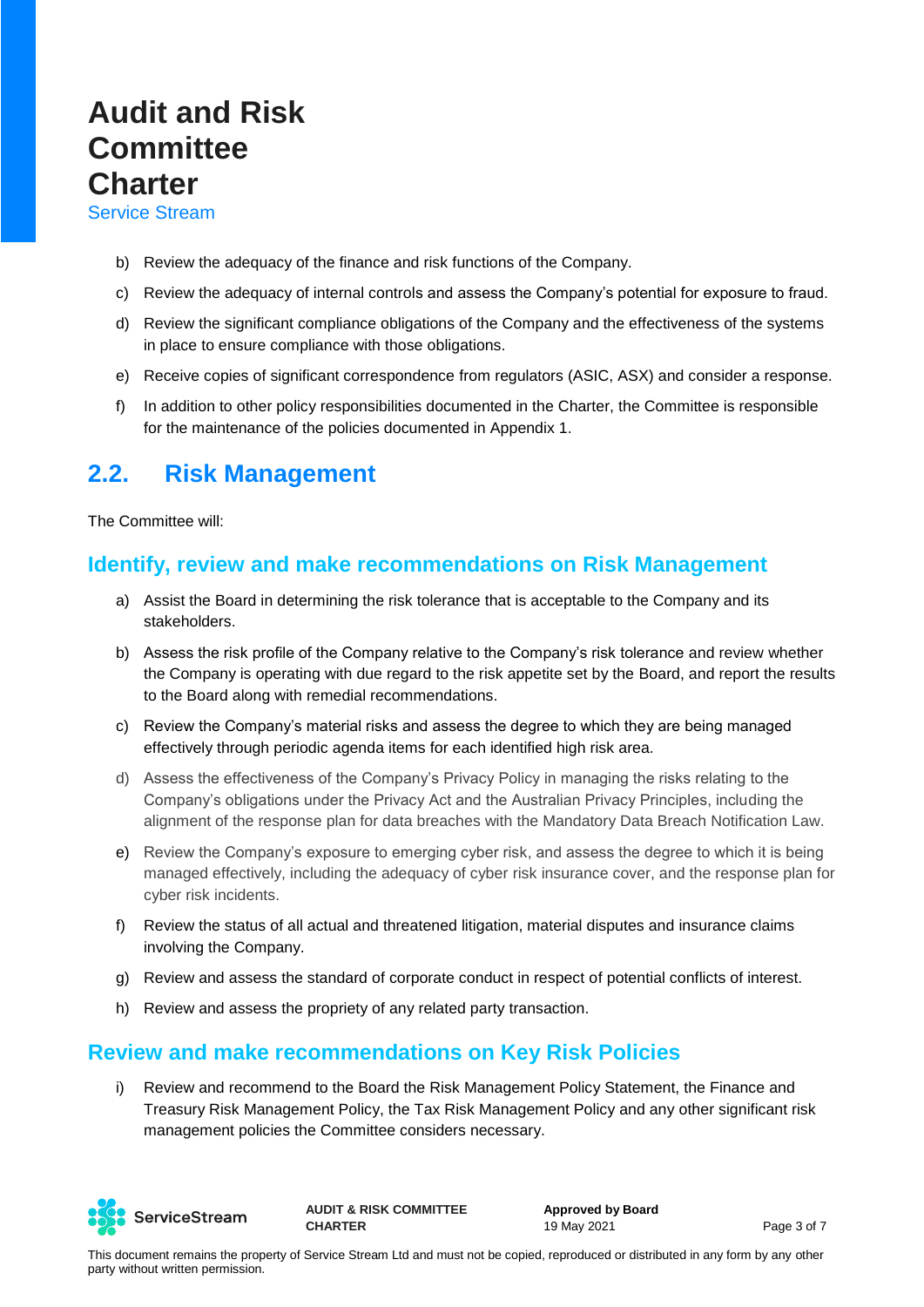Service Stream

j) Review the Company's Whistleblower Policy and receive appropriate reporting of notifications and actions arising from there.

#### **Review and make recommendations on the Company's systems and controls for managing Risk**

- k) Review the Risk Management System of the Company to ensure that it is effective in identifying, assessing, monitoring and managing the Company's material risks.
- l) Establish and review the mandate of the Company's Risk Management function (if there is one) including its role, authority, and reporting to the Committee.
- m) Establish and review the mandate of any other compliance or audit related functions (if there are any) within the Company and their role, authority and reporting to the Committee.
- n) Review the appropriateness of the Company's business continuity and disaster recovery plans.
- o) Receive an annual briefing from the Company's Chief Information Officer regarding dependence on critical IT systems and steps to ensure system integrity through appropriate segregation and access controls.
- p) Review the appropriateness of the Company's insurance program including with respect to coverage, deductibles, terms and conditions, and the creditworthiness of insurers.
- q) Review the effectiveness of the Company's system for monitoring compliance with all relevant legislation and regulations.

#### **2.3. Internal audit**

The Committee will:

- a) Recommend to the Board the appointment of an internal auditor if and when one is required.
- b) If and when the appointment of an internal auditor is required:
	- Approve the appointment of an internal auditor and the audit fee (if externally contracted)
	- Ensure that no management restrictions are placed upon the internal audit function
	- Review the reporting lines to ensure that the internal audit function is adequately independent from management
	- Ensure that the internal audit function is sufficiently resourced to meet its responsibilities.
	- Review the internal audit plan and its execution
	- Consider the major findings of internal audit investigations, the appropriateness of management's response and the completion of agreed actions
	- Ensure co-ordination between the internal and external auditor
	- Review the performance of the internal auditor



**AUDIT & RISK COMMITTEE CHARTER**

**Approved by Board** 19 May 2021 **Page 4 of 7**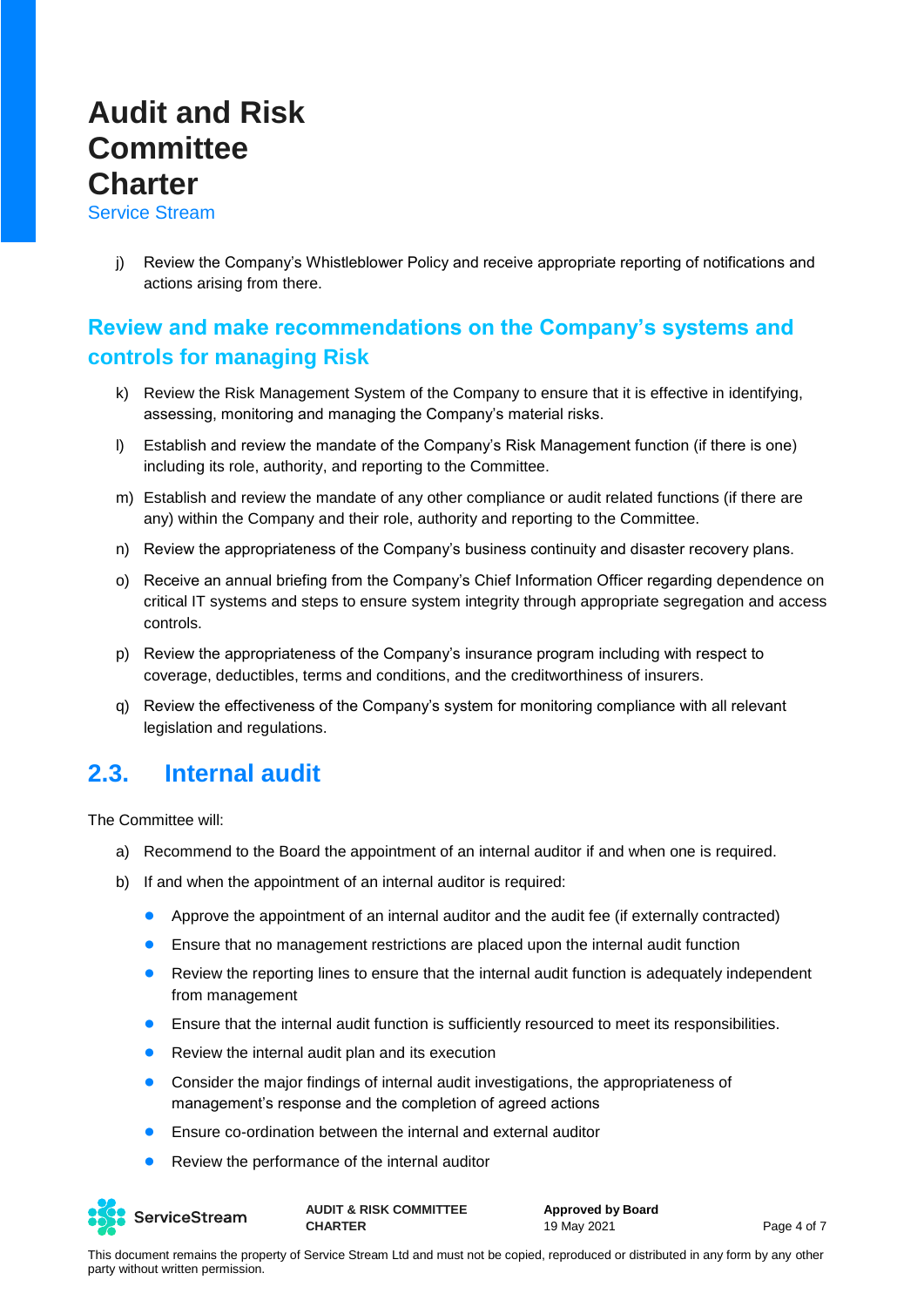Service Stream

● Meet at least twice a year with the internal auditor independently of management

### **2.4. Financial Reporting**

The Committee will:

- a) Review and discuss with management and the External Auditors the half year and full year financial reports including:
	- Notes to the financial accounts
	- Reports on the Company's compliance with the ASX Corporate Governance Principles and any other corporate governance obligations
	- Other relevant disclosures, focusing particularly on critical accounting policies and practices adopted (and any changes in them)
	- Compliance with applicable accounting standards (and any changes in them), the ASX Listing Rules and other legal requirements
	- Decisions requiring a major element of estimation and/or judgment
	- The extent to which the financial reports are affected by any unusual transaction, and how they are disclosed
	- Significant audit adjustments and any audit recommendations that have not been adjusted
	- The carrying value of assets including Goodwill and Deferred Tax Assets
	- The value and disclosure of assets and liabilities (whether booked or contingent)
	- Actual and threatened litigation and material disputes involving the Company
	- Compliance with financial covenants and the going concern assumption
	- Management's assessment of the risk of material misstatement
	- The representations of the Managing Director and Chief Financial Officer.
- b) Recommend to the Board the approval of the half year and full year financial reports including notes to the financial accounts and other relevant disclosures.

#### **2.5. External Audit**

The Committee will:

- a) Recommend to the Board the selection, appointment, re-appointment or replacement of the external auditor and rotation of the engagement partner.
- b) Review the terms and scope of the external audit and the audit fee.
- c) Establish the Company's policy on the provision of audit and other services and review compliance to ensure that the independence of the external auditor is maintained.



**AUDIT & RISK COMMITTEE CHARTER**

**Approved by Board** 19 May 2021 **Page 5 of 7**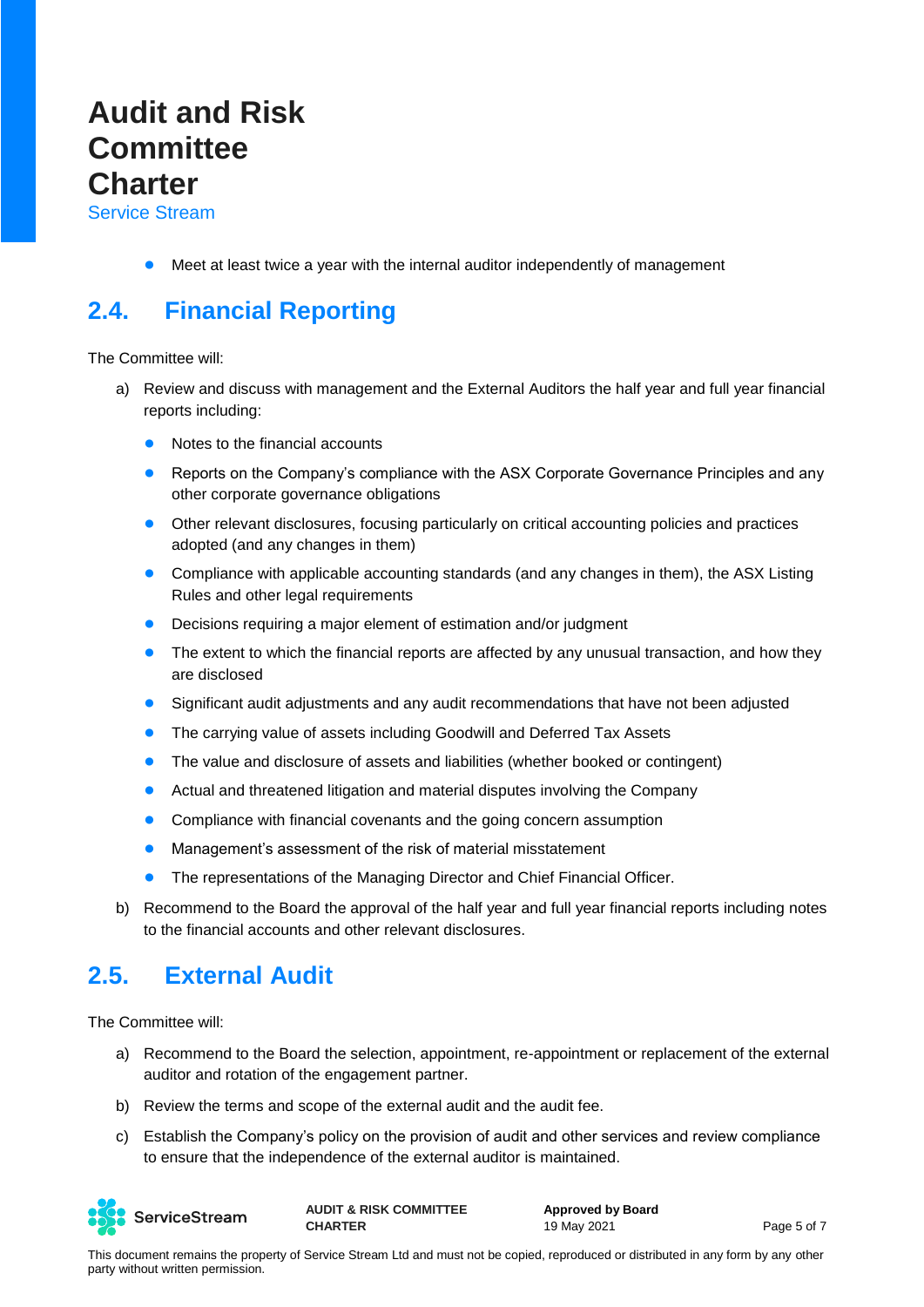Service Stream

- d) Ensure that no management restrictions are placed upon the external auditors.
- e) Review any significant findings made by the external auditors, the appropriateness of management's response and the completion of agreed actions.
- f) Review the independence and performance of the external auditor.
- g) Meet with the external auditor at least twice per year independently of management to assess management's performance and communicate the results of that assessment to senior management and the Board.

## **2.6. Compliance with laws, regulations, ethical requirements, internal policies**

The Committee will:

- a) Review the effectiveness of the entity's systems for monitoring compliance with laws, regulations, internal policies, and the results of management's investigation and follow-up (including disciplinary action) of any instances of non-compliance.
- b) Obtain regular updates from management about compliance matters that may have a material impact on the entity's financial statements, strategy, operations or reputation, including material breaches of laws, regulations, standards and company policies
- c) Review and liaise with management and regulators, as appropriate about the findings of any examinations by regulators.

### **2.7. Other**

The Committee will:

- a) Review its own effectiveness and make any necessary recommendations to the Board to improve its own effectiveness.
- b) Review this Charter annually and recommend changes to the Board to ensure maintenance with best practice.



**AUDIT & RISK COMMITTEE CHARTER**

**Approved by Board** 19 May 2021 **Page 6 of 7**